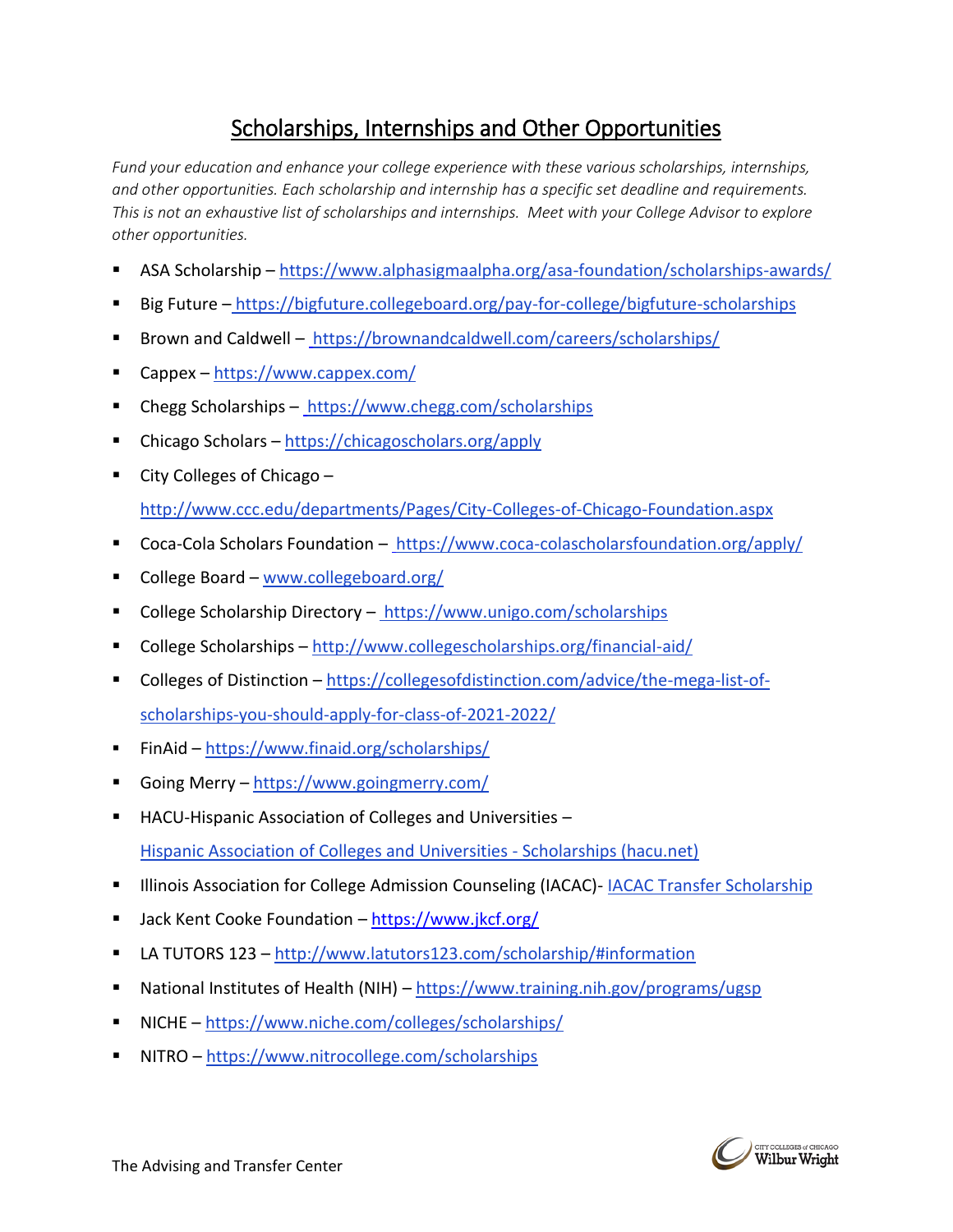- The PepsiCo Foundation S.M.I.L.E. <https://learnmore.scholarsapply.org/pepsicosmile/>
- Phi Theta Kappa <https://www.ptk.org/>
- Private Illinois Colleges & Universities (PICU) <https://picuonline.org/scholarships/>
- Sallie Mae Loans <https://www.salliemae.com/>
- Scholarships <https://www.scholarships.com/>
- Scholarships360 <https://scholarships360.org/>
- Scholarships a-z <http://www.scholarshipsaz.org/>
- Scholarship America <https://scholarshipamerica.org/students/browse-scholarships/>
- Scholarships by Deadline [https://www.scholarships.com/financial-aid/college](https://www.scholarships.com/financial-aid/college-scholarships/scholarship-directory/deadline)[scholarships/scholarship-directory/deadline](https://www.scholarships.com/financial-aid/college-scholarships/scholarship-directory/deadline)
- Scholarships Guidance https://scholarshipguidance.com/
- Scholarship Owl <https://scholarshipowl.com/>
- Scholarship Portal <https://www.scholarshipportal.com/scholarships/united-states>
- Scholly <https://myscholly.com/opportunities/>
- Shawn Carter Foundation [Scholarship Fund | Shawn Carter Foundation \(shawncartersf.com\)](https://www.shawncartersf.com/scholarship-fund/?utm_content=&utm_medium=email&utm_name=&utm_source=govdelivery&utm_term=)
- Student Scholarships <https://studentscholarships.org/2020scholarships.php>
- Super College <https://www.supercollege.com/>
- Illinois Scholarships [https://www.scholarships.com/financial-aid/college](https://www.scholarships.com/financial-aid/college-scholarships/scholarship-directory/residence-state/illinois)[scholarships/scholarship-directory/residence-state/illinois](https://www.scholarships.com/financial-aid/college-scholarships/scholarship-directory/residence-state/illinois)

# **Scholarships by Category**

## **Adult Learners:**

- Scholarships360 <https://scholarships360.org/scholarships/scholarships-for-adults/>
- Imagine America Foundation <https://www.imagine-america.org/scholarshipsforadults/>

#### **African-American Students:**

▪ Great Value Colleges – <https://www.greatvaluecolleges.net/scholarships/young-black-men/>

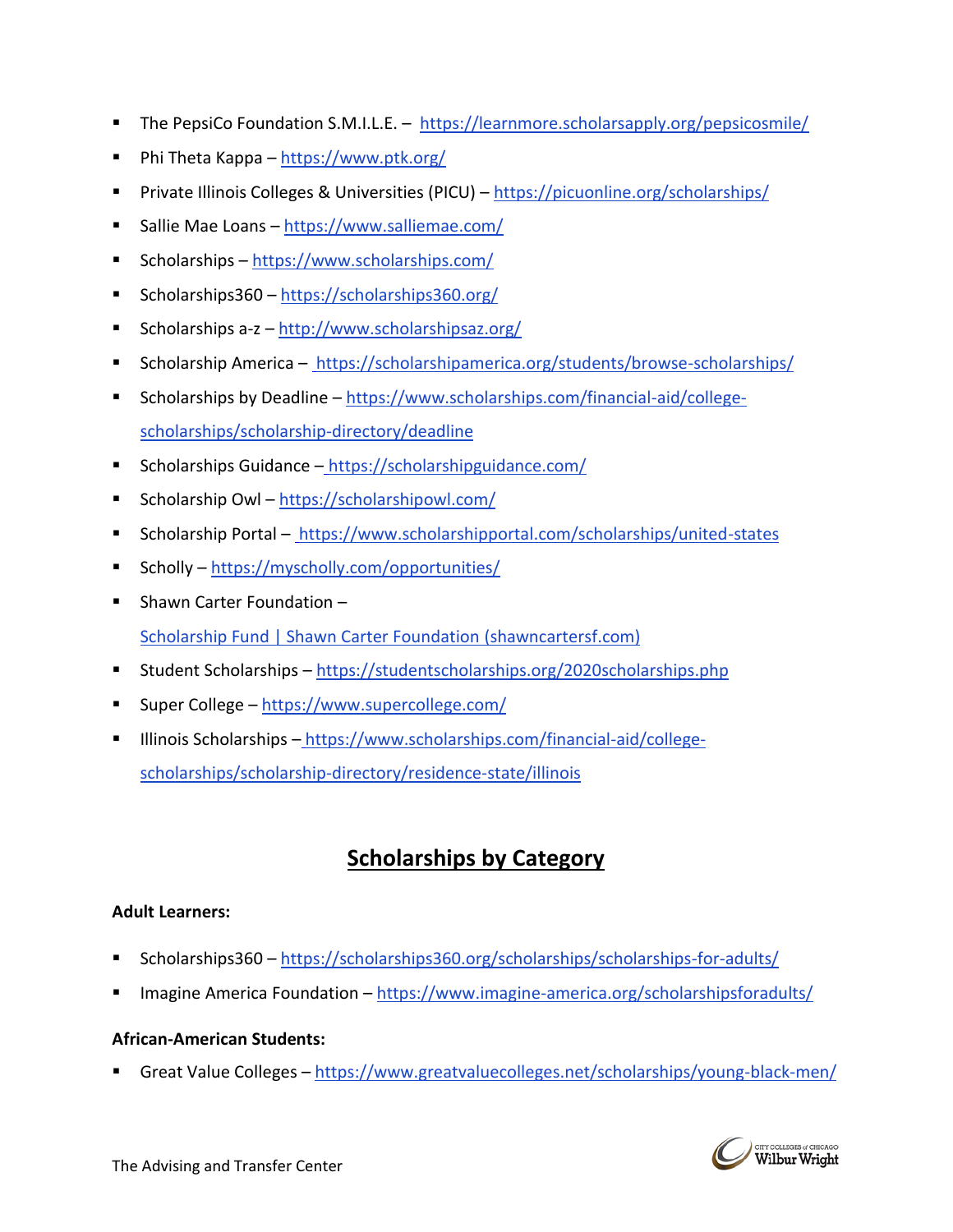- Money Geek [https://www.moneygeek.com/financial-planning/paying-for](https://www.moneygeek.com/financial-planning/paying-for-college/scholarship-resources/black-students/)[college/scholarship-resources/black-students/](https://www.moneygeek.com/financial-planning/paying-for-college/scholarship-resources/black-students/)
- Scholarship America (CME Group) [https://scholarshipamerica.org/scholarship/cme-group](https://scholarshipamerica.org/scholarship/cme-group-foundation-scholarship/)[foundation-scholarship/](https://scholarshipamerica.org/scholarship/cme-group-foundation-scholarship/)
- Scholarships https://www.scholarships.com/financial-aid/collegescholarships/scholarship-directory/race/african-american
- UNCF <https://uncf.org/scholarships>
- The PepsiCo Foundation S.M.I.L.E. Scholarship ¬– <https://learnmore.scholarsapply.org/pepsicosmile/>

#### **Asian-American Students:**

- Journalists Association <https://www.aaja.org/>
- Money Geek [http://www.moneygeek.com/education/college/resources/scholarship](http://www.moneygeek.com/education/college/resources/scholarship-guide-for-asian-students/# Asian %20 American)[guide-for-asian-students/# Asian %20 American](http://www.moneygeek.com/education/college/resources/scholarship-guide-for-asian-students/# Asian %20 American)
- Scholarships https://www.scholarships.com/financial-aid/collegescholarships/scholarship-directory/race/asian-pacific-islander

#### **Athletes:**

- The BigSun Scholarship <http://www.bigsunathletics.com/>
- Scholarships by Athletic Ability [https://www.scholarships.com/financial-aid/college](https://www.scholarships.com/financial-aid/college-scholarships/scholarship-directory/athletic-ability)[scholarships/scholarship-directory/athletic-ability](https://www.scholarships.com/financial-aid/college-scholarships/scholarship-directory/athletic-ability)

#### **Business Majors:**

- Business Management Degree [https://www.business-management-degree.net/best](https://www.business-management-degree.net/best-scholarships-business-majors/)[scholarships-business-majors/](https://www.business-management-degree.net/best-scholarships-business-majors/)
- Great Business Schools [https://www.greatbusinessschools.org/25-scholarships](https://www.greatbusinessschools.org/25-scholarships-specifically-for-business-majors/)[specifically-for-business-majors/](https://www.greatbusinessschools.org/25-scholarships-specifically-for-business-majors/)
- Scholarships [https://www.scholarships.com/financial-aid/college](https://www.scholarships.com/financial-aid/college-scholarships/scholarships-by-major/business-scholarships/)[scholarships/scholarships-by-major/business-scholarships/](https://www.scholarships.com/financial-aid/college-scholarships/scholarships-by-major/business-scholarships/)
- Smart Scholar <https://www.smartscholar.com/scholarships/business-major-scholarships/>

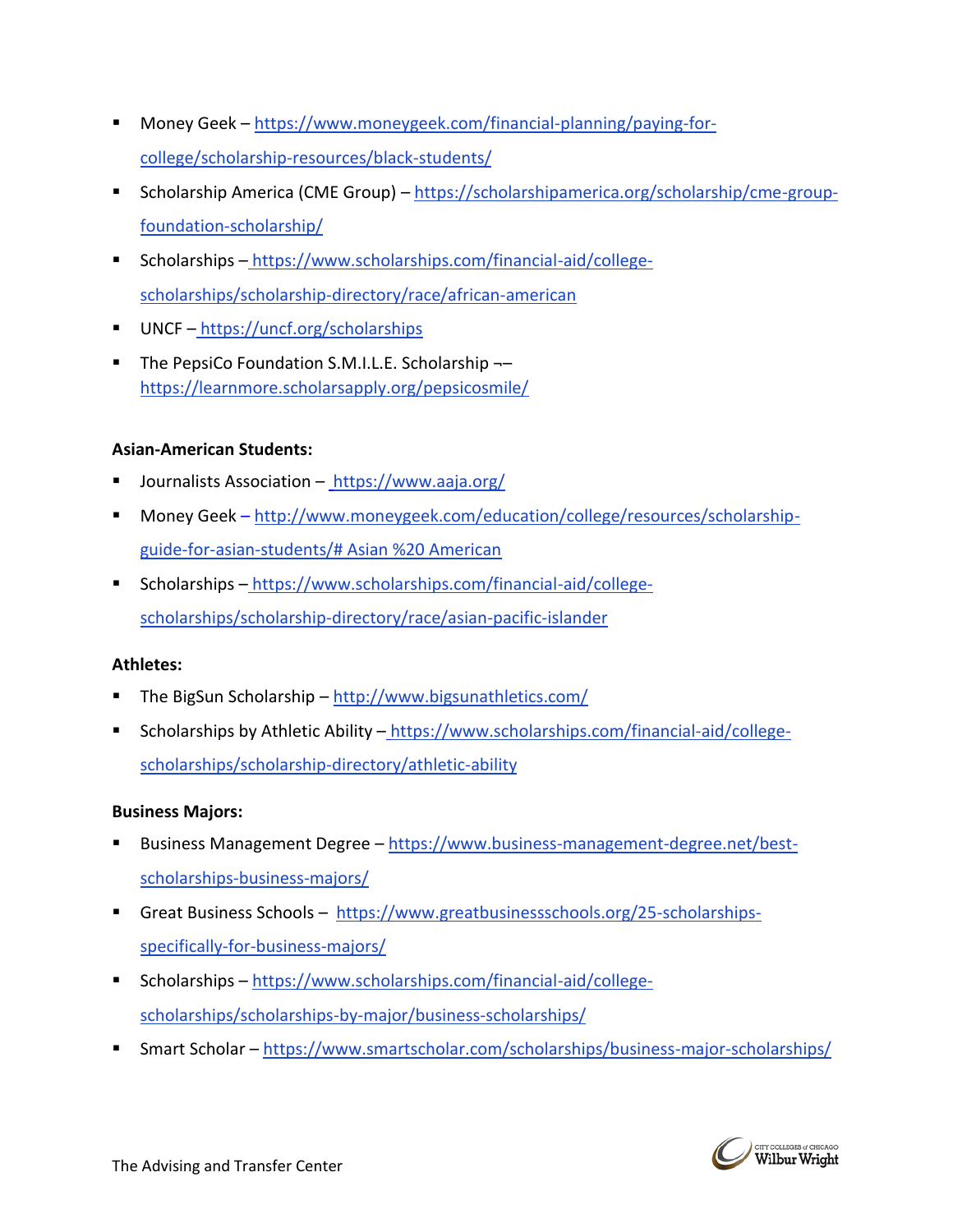### **Criminal Justice majors:**

- Criminal Justice Scholarships <https://policeofficer.org/scholarships>
- Forensics Colleges [https://www.forensicscolleges.com/blog/resources/forensics](https://www.forensicscolleges.com/blog/resources/forensics-scholarships)[scholarships](https://www.forensicscolleges.com/blog/resources/forensics-scholarships)
- Smart Scholar [http://www.smartscholar.com/scholarships/criminal-justice-major](http://www.smartscholar.com/scholarships/criminal-justice-major-scholarships/)[scholarships/](http://www.smartscholar.com/scholarships/criminal-justice-major-scholarships/)

#### **Education Majors:**

- All Education Schools [https://www.alleducationschools.com/financial-aid/teaching](https://www.alleducationschools.com/financial-aid/teaching-scholarships/)[scholarships/](https://www.alleducationschools.com/financial-aid/teaching-scholarships/)
- Golden Apple <https://www.goldenapple.org/scholars>
- Illinois Student Assistance Commission [https://www.isac.org/students/during](https://www.isac.org/students/during-college/types-of-financial-aid/scholarships/)[college/types-of-financial-aid/scholarships/](https://www.isac.org/students/during-college/types-of-financial-aid/scholarships/)
- Student Loan Hero [https://studentloanhero.com/featured/5-superlative-scholarships-for](https://studentloanhero.com/featured/5-superlative-scholarships-for-education-majors/)[education-majors/](https://studentloanhero.com/featured/5-superlative-scholarships-for-education-majors/)

## **Engineering / STEM Majors:**

Computer Science Scholarship Program for College Student –

<https://www.apriorit.com/student-scholarships>

- **■** JMJ Phillip Group Scholarship <http://jmjphillip.com/jmj-phillip-stem-scholarship/>
- Palantir Future Scholarship <http://www.palantir.com/students/scholarship/future/>
- Rise Marketing Scholarship <https://rise.co/scholarship>
- STEM Major Scholarship <https://www.afcea.org/site/?q=foundation/scholarships/stem-majors>
- Supporting STEM Scholarship <https://hoshizakiicemaker.com/stem-scholarship>

## **Female Students:**

- Alliance for Women in Media <https://allwomeninmedia.org/foundation/scholarships/>
- Become with lantern [https://www.learnhowtobecome.org/career-resource](https://www.learnhowtobecome.org/career-resource-center/college-financial-aid-for-women/)[center/college-financial-aid-for-women/](https://www.learnhowtobecome.org/career-resource-center/college-financial-aid-for-women/)
- Engineer Girl <https://www.engineergirl.org/9539/Scholarships>

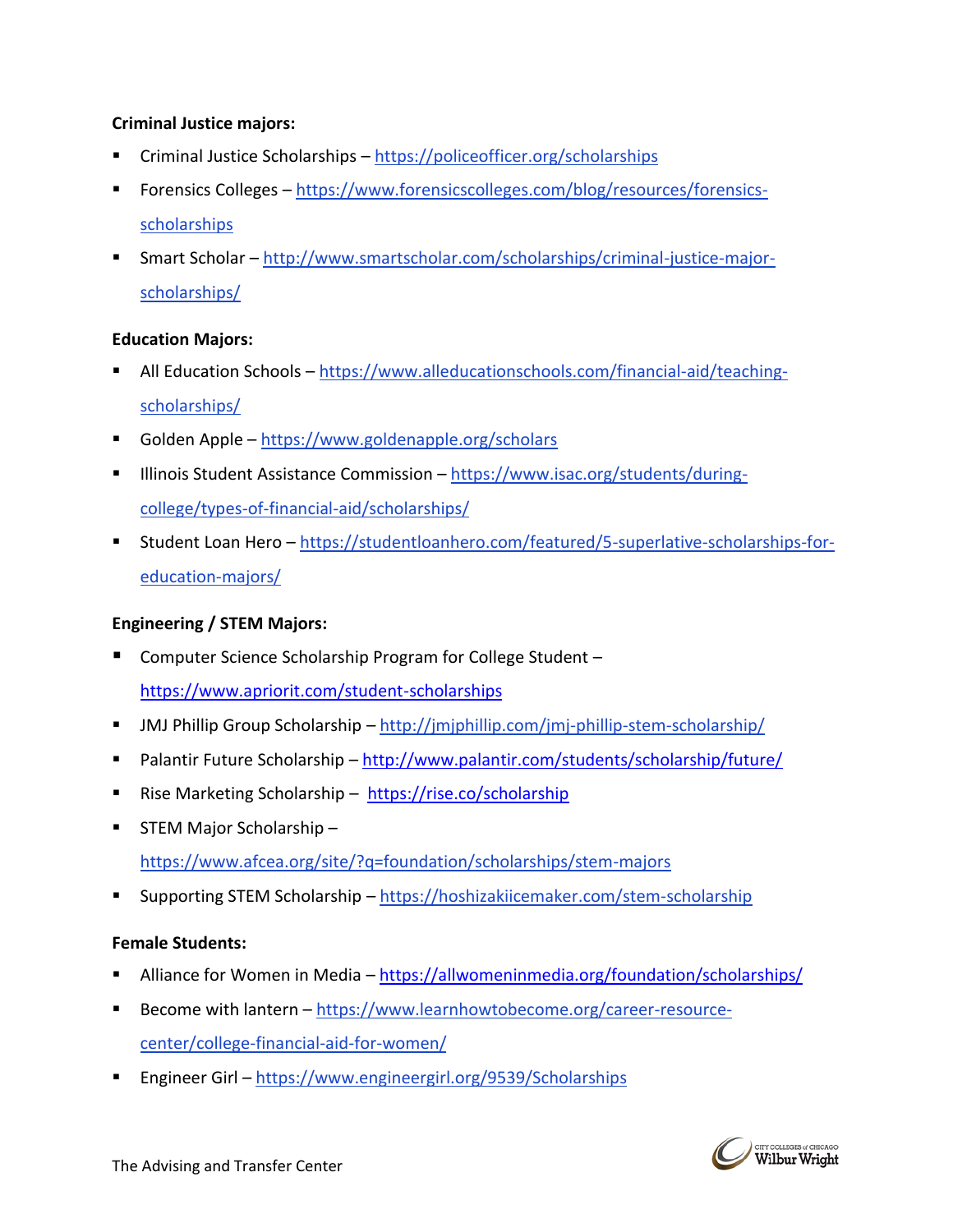- Jeannette Rankin Women's Scholarship Fund <https://rankinfoundation.org/>
- 1000 Dreams Scholarship Fund <https://www.growyourgiving.org/scholarships/1000-dreams-scholarship-fund>
- Open Education Database <https://oedb.org/scholarships/women/>
- Scholarships and Grants <http://www.scholarshipsandgrants.us/scholarships-for-women/>
- Society of Women Engineers <https://swe.org/scholarships/>
- Scholarships for Women <https://www.scholarshipsforwomen.net/african-american/>
- Soroptimist Women's Opportunity Award [https://www.soroptimist.org/our-work/live](https://www.soroptimist.org/our-work/live-your-dream-awards/index.html)[your-dream-awards/index.html](https://www.soroptimist.org/our-work/live-your-dream-awards/index.html)
- Female Scholarships [https://www.scholarships.com/financial-aid/college](https://www.scholarships.com/financial-aid/college-scholarships/scholarship-directory/gender/female)[scholarships/scholarship-directory/gender/female](https://www.scholarships.com/financial-aid/college-scholarships/scholarship-directory/gender/female)

#### **Healthcare Majors:**

- Lark Health Scholarship [www.lark.com/lark-scholarship](http://www.lark.com/lark-scholarship)
- Go College [http://www.gocollege.com/financial-aid/scholarships/career/health-sciences](http://www.gocollege.com/financial-aid/scholarships/career/health-sciences-scholarships.html)[scholarships.html](http://www.gocollege.com/financial-aid/scholarships/career/health-sciences-scholarships.html)

#### **Latinx Students:**

- CIENCIA Scholars <http://www.alliancescholars.org/scholarships.html>
- Scholarship America (CME Group) [https://scholarshipamerica.org/scholarship/cme-group](https://scholarshipamerica.org/scholarship/cme-group-foundation-scholarship/)[foundation-scholarship/](https://scholarshipamerica.org/scholarship/cme-group-foundation-scholarship/)
- Hispanic Scholarship Fund <https://www.hsf.net/>
- **■** Illinois Legislative Latino Caucus Foundation <https://www.illcf.net/illcf-scholarships>
- Scholarships [https://www.scholarships.com/financial-aid/college](https://www.scholarships.com/financial-aid/college-scholarships/scholarship-directory/race/hispanic)
	- [scholarships/scholarship-directory/race/hispanic](https://www.scholarships.com/financial-aid/college-scholarships/scholarship-directory/race/hispanic)

## **LGBTQ Students:**

- Become with lantern [https://www.learnhowtobecome.org/career-resource](https://www.learnhowtobecome.org/career-resource-center/college-financial-aid-for-lgbtq/)[center/college-financial-aid-for-lgbtq/](https://www.learnhowtobecome.org/career-resource-center/college-financial-aid-for-lgbtq/)
- Point Foundation <https://pointfoundation.org/point-apply/community-college/>
- LGBTQIA+, Parent LGBTQIA+ or LGBTQIA+ Ally Scholarships –

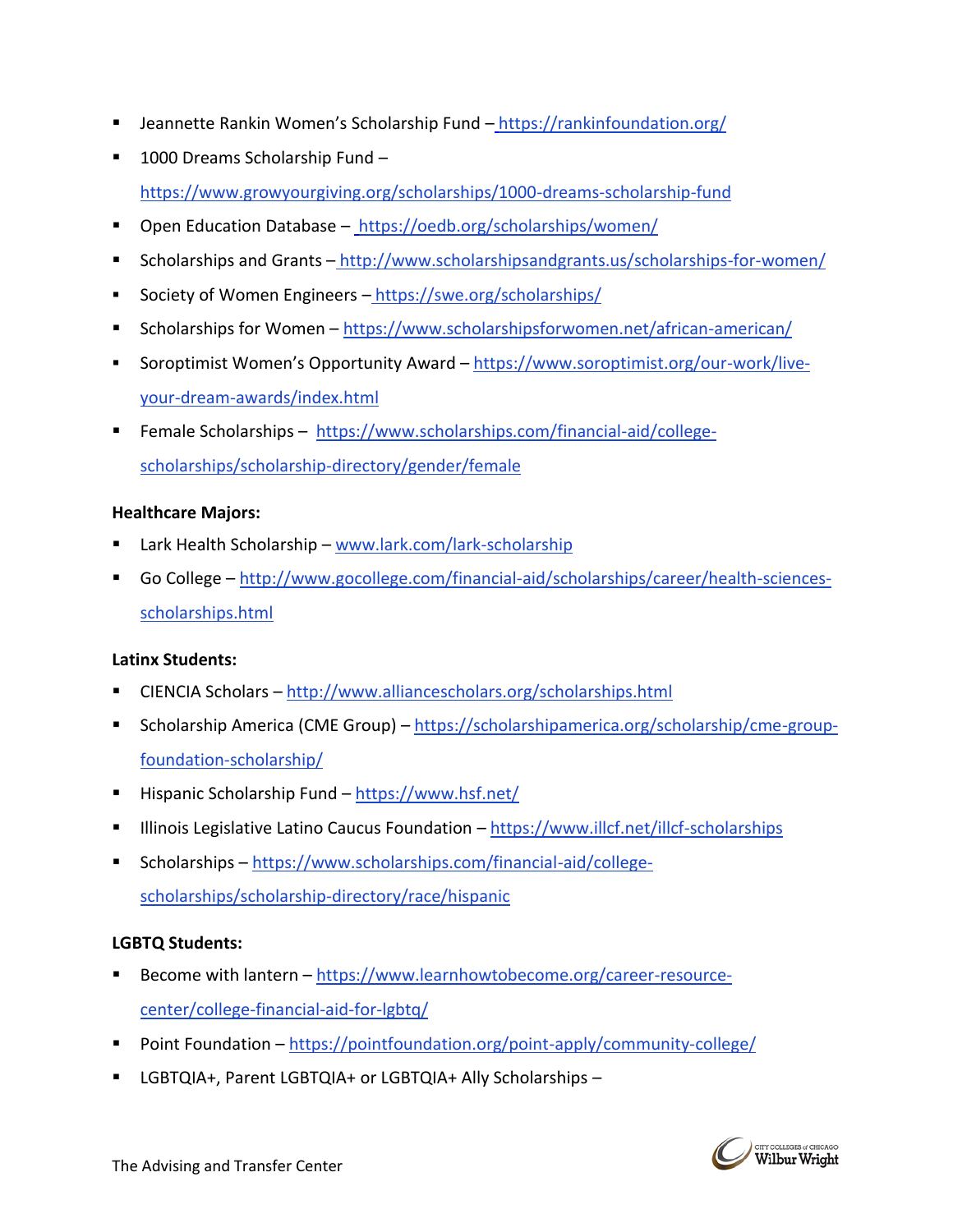[https://www.scholarships.com/financial-aid/college-scholarships/scholarship](https://www.scholarships.com/financial-aid/college-scholarships/scholarship-directory/special-attributes/lgbtqia-parent-lgbtqia-or-lgbtqia-ally)[directory/special-attributes/lgbtqia-parent-lgbtqia-or-lgbtqia-ally](https://www.scholarships.com/financial-aid/college-scholarships/scholarship-directory/special-attributes/lgbtqia-parent-lgbtqia-or-lgbtqia-ally)

#### **Male Students:**

- Josef Princ Memorial Scholarship [https://www.scholarships.com/financial-aid/college](https://www.scholarships.com/financial-aid/college-scholarships/scholarships-by-type/scholarships-for-men/josef-princ-memorial-scholarship/)[scholarships/scholarships-by-type/scholarships-for-men/josef-princ-memorial-scholarship/](https://www.scholarships.com/financial-aid/college-scholarships/scholarships-by-type/scholarships-for-men/josef-princ-memorial-scholarship/)
- Male Scholarships [https://www.scholarships.com/financial-aid/college](https://www.scholarships.com/financial-aid/college-scholarships/scholarship-directory/gender/male)[scholarships/scholarship-directory/gender/male](https://www.scholarships.com/financial-aid/college-scholarships/scholarship-directory/gender/male)

#### **Minority Students:**

- Center for Online Education <https://www.onlinecolleges.net/for-students/financial-aid-minorities/>
- College Affordability for Minority Students <https://www.thebestcolleges.org/college-scholarships-for-minority-students/>
- Great Minds in STEM [https://greatmindsinstem.org/gmis-scholarship-application/gmis](https://greatmindsinstem.org/gmis-scholarship-application/gmis-scholarships/)[scholarships/](https://greatmindsinstem.org/gmis-scholarship-application/gmis-scholarships/)
- The LAGRANT Foundation <https://www.lagrantfoundation.org/Scholarship%20Program>
- Minority Scholarships <http://www.4blackyouth.com/ScholarshipIntro.aspx>
- Peterson's [https://www.petersons.com/scholarship/henaac-scholarship-program-](https://www.petersons.com/scholarship/henaac-scholarship-program-111_161451.aspx)[111\\_161451.aspx](https://www.petersons.com/scholarship/henaac-scholarship-program-111_161451.aspx)
- The PepsiCo Foundation S.M.I.L.E. Scholarship <https://learnmore.scholarsapply.org/pepsicosmile/>

#### **Nursing Students:**

- All Nursing Schools  $$ <https://www.allnursingschools.com/financial-aid/nursing-scholarships/>
- American Association of Colleges of Nursing <https://www.aacnnursing.org/Students/Financial-Aid>
- Exclusive Nursing Scholarships <https://bold.org/scholarships/scholarships-for-nursing-students-list/>

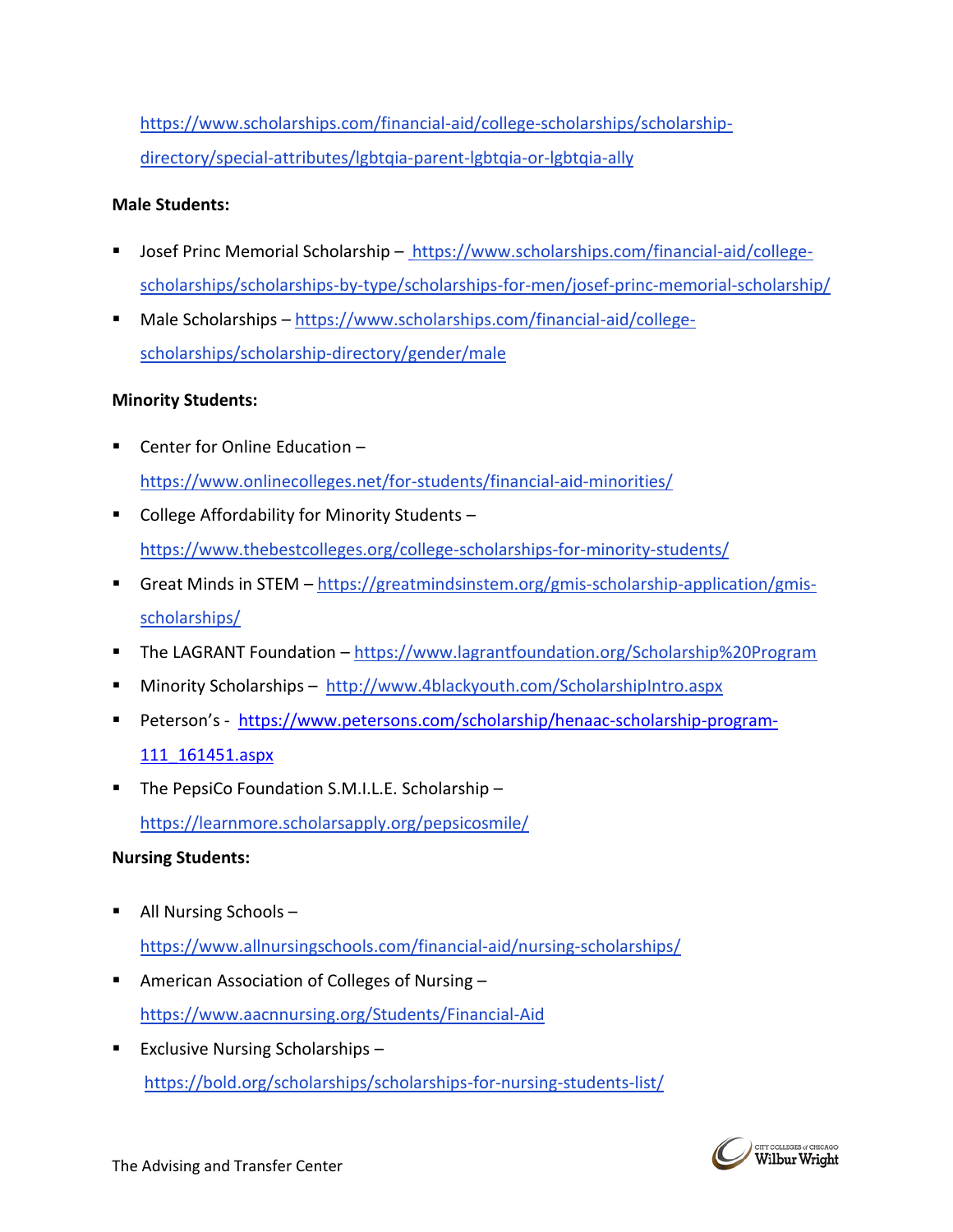- Nursing Scholarships <https://nurse.org/scholarships/>
- Johnson & Johnson <https://nursing.jnj.com/scholarships>
- Nursing/Nurse Practitioner Scholarships [https://www.scholarships.com/financial](https://www.scholarships.com/financial-aid/college-scholarships/scholarship-directory/academic-major/nursing-nurse-practitioner)[aid/college-scholarships/scholarship-directory/academic-major/nursing-nurse-practitioner](https://www.scholarships.com/financial-aid/college-scholarships/scholarship-directory/academic-major/nursing-nurse-practitioner)

#### **Polish Students:**

- The Kosciuszko Foundation <https://www.thekf.org/kf/scholarships/tuition/ts/>
- Scholarships <http://www.pac1944.org/scholarships/>
- Polish Scholarships [https://www.scholarships.com/financial-aid/college](https://www.scholarships.com/financial-aid/college-scholarships/scholarship-directory/ethnicity/polish)[scholarships/scholarship-directory/ethnicity/polish](https://www.scholarships.com/financial-aid/college-scholarships/scholarship-directory/ethnicity/polish)

#### **Refugees:**

- Julia Stasch IIE <https://www.iie.org/Programs/Julia-Stasch-IIE-Scholarship-for-Refugees>
- Refugee / Immigrant Scholarships [https://www.scholarships.com/financial-aid/college](https://www.scholarships.com/financial-aid/college-scholarships/scholarship-directory/special-attributes/refugee-immigrant)[scholarships/scholarship-directory/special-attributes/refugee-immigrant](https://www.scholarships.com/financial-aid/college-scholarships/scholarship-directory/special-attributes/refugee-immigrant)

### **Single Fathers:**

 $\blacksquare$  Scholarships –

[https://www.scholarships.com/financial-aid/college-scholarships/scholarships-by](https://www.scholarships.com/financial-aid/college-scholarships/scholarships-by-type/scholarships-for-single-fathers/)[type/scholarships-for-single-fathers/](https://www.scholarships.com/financial-aid/college-scholarships/scholarships-by-type/scholarships-for-single-fathers/)

- Top Scholarships for Single Dads [https://withfrank.org/how-to-pay-for-college/what-aid](https://withfrank.org/how-to-pay-for-college/what-aid-do-i-qualify-for/top-scholarships-for-single-dads/)[do-i-qualify-for/top-scholarships-for-single-dads/](https://withfrank.org/how-to-pay-for-college/what-aid-do-i-qualify-for/top-scholarships-for-single-dads/)
- The College Monk [https://www.thecollegemonk.com/blog/scholarships-grants-for-single](https://www.thecollegemonk.com/blog/scholarships-grants-for-single-fathers)[fathers](https://www.thecollegemonk.com/blog/scholarships-grants-for-single-fathers)

#### **Single Mothers:**

Bethel Foundation –

http://www.bethelfoundationusa.com/programs for single mothers.aspx

- College Scholarships <http://www.collegescholarships.org/scholarships/single-mothers.htm>
- College Scholarships for single mothers <https://www.nitrocollege.com/scholarships/single-mothers>

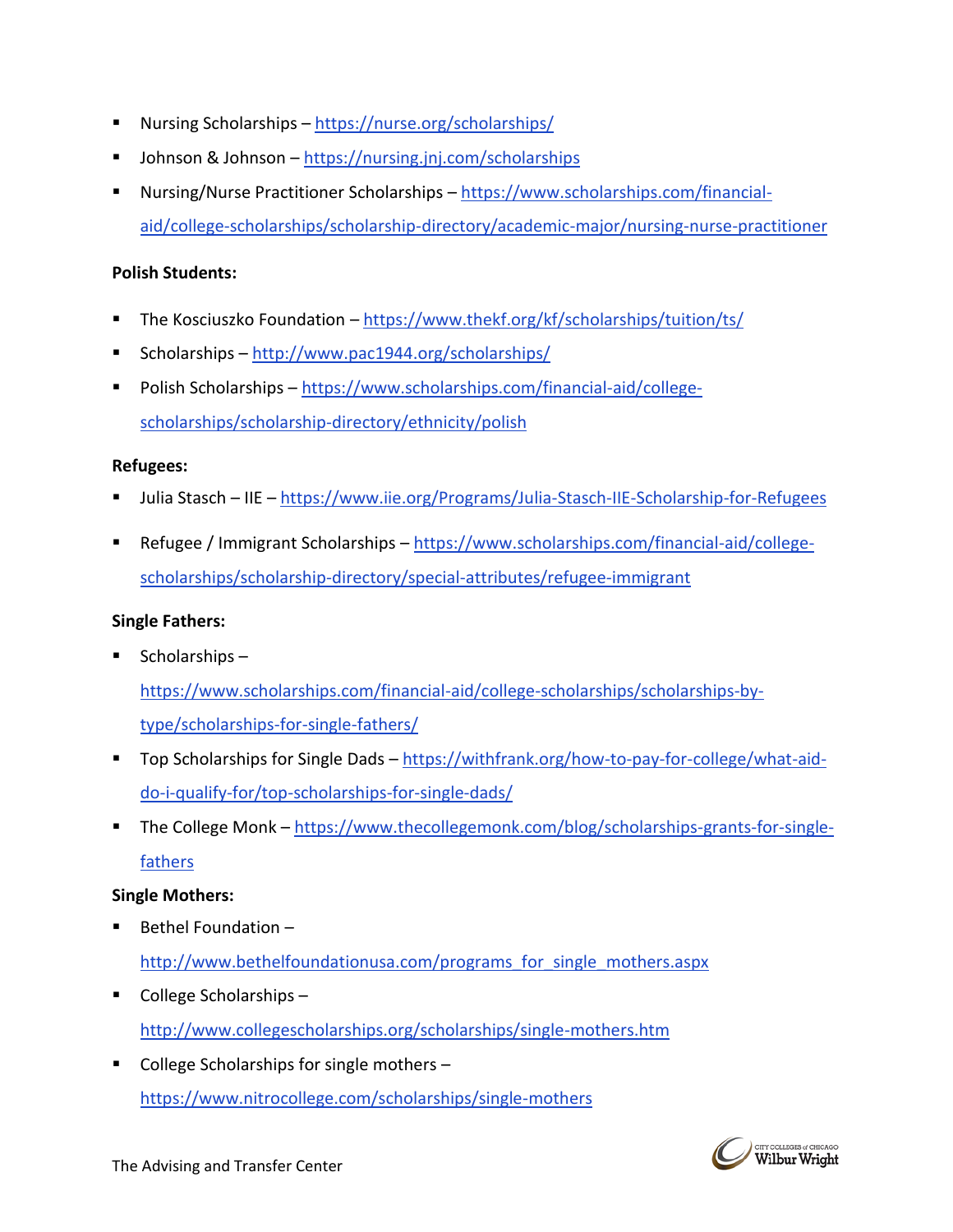- Scholarships 4 moms <http://scholarships4moms.net/>
- Single Mothers <http://singlemothers.us/scholarships-for-single-mothers/>

#### **Single Parents:**

- The Balance [https://www.thebalance.com/grants-for-single-mothers-and-fathers-](https://www.thebalance.com/grants-for-single-mothers-and-fathers-2997891)[2997891](https://www.thebalance.com/grants-for-single-mothers-and-fathers-2997891)
- Single Parent Scholarships [https://www.scholarships.com/financial-aid/college](https://www.scholarships.com/financial-aid/college-scholarships/scholarship-directory/special-attributes/single-parent)[scholarships/scholarship-directory/special-attributes/single-parent](https://www.scholarships.com/financial-aid/college-scholarships/scholarship-directory/special-attributes/single-parent)
- 20 Great Scholarships for Single Parents <https://www.greatcollegedeals.net/scholarships/for-single-parents/>

## **Students with Disabilities:**

- Become with lantern [https://www.learnhowtobecome.org/career-resource](https://www.learnhowtobecome.org/career-resource-center/financial-aid-for-college-students-with-disabilities/)[center/financial-aid-for-college-students-with-disabilities/](https://www.learnhowtobecome.org/career-resource-center/financial-aid-for-college-students-with-disabilities/)
- The Chicago Lighthouse <https://chicagolighthouse.org/program/lighthouse-scholarship/>
- College Scholarships [https://www.affordablecollegesonline.org/college-resource](https://www.affordablecollegesonline.org/college-resource-center/affordable-colleges-for-students-with-disabilities/)[center/affordable-colleges-for-students-with-disabilities/](https://www.affordablecollegesonline.org/college-resource-center/affordable-colleges-for-students-with-disabilities/)
- Go College [http://www.gocollege.com/financial-aid/scholarships/minority/disability](http://www.gocollege.com/financial-aid/scholarships/minority/disability-scholarships.html)[scholarships.html](http://www.gocollege.com/financial-aid/scholarships/minority/disability-scholarships.html)
- Scholarships By Physical Disabilities [https://www.scholarships.com/financial-aid/college](https://www.scholarships.com/financial-aid/college-scholarships/scholarship-directory/physical-disabilities)[scholarships/scholarship-directory/physical-disabilities](https://www.scholarships.com/financial-aid/college-scholarships/scholarship-directory/physical-disabilities)

## **Transgender Students:**

- The # Transgender First scholarship [https://www.onlinedegree.com/transgender-first](https://www.onlinedegree.com/transgender-first-scholarship/)[scholarship/](https://www.onlinedegree.com/transgender-first-scholarship/)
- Transgender First Scholarship [https://www.accesslex.org/scholarship/transgender-first](https://www.accesslex.org/scholarship/transgender-first-scholarship)[scholarship](https://www.accesslex.org/scholarship/transgender-first-scholarship)
- Transgender Scholarships [https://www.scholarships.com/financial-aid/college](https://www.scholarships.com/financial-aid/college-scholarships/scholarship-directory/gender/transgender)[scholarships/scholarship-directory/gender/transgender](https://www.scholarships.com/financial-aid/college-scholarships/scholarship-directory/gender/transgender)

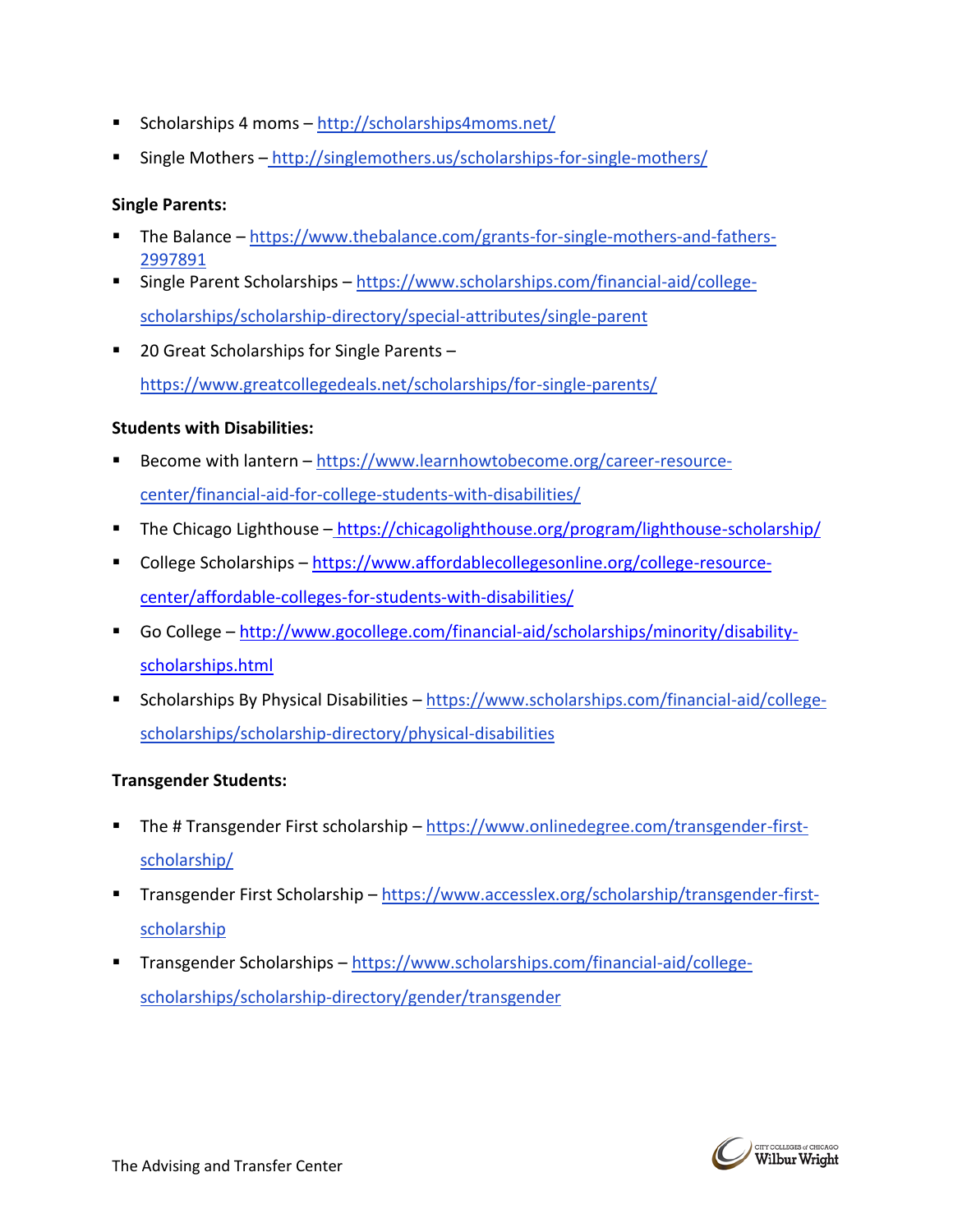### **Undocumented and DACA Students:**

**Note:** *This is a limited list of scholarship opportunities for undocumented and DACA students, you may be able to apply for the other scholarships listed in this document.*

- Anhelo Project Dream Scholarship <http://theanheloproject.org/dream-scholarship-application/>
- Cause Chicago <https://causechicago.org/resource-guide/scholarships/>
- Core Que Llueva Café Scholarship [http://www.ca-core.org/que\\_llueva\\_cafe\\_scholarship\\_program](http://www.ca-core.org/que_llueva_cafe_scholarship_program)
- DDLR Scholarship Fund <https://ddlrscholarship.wordpress.com/apply/>
- Dream Fund <https://www.ildreamfund.org/>
- The Dream. US <https://www.thedream.us/scholarships/national-scholarship/guidelines/>
- Fiesta Del Sol Scholars/Guadalupe A Reyes https://www.fiestadelsol.org/scholarship/
- Hispanic Scholarship Fund <https://www.hsf.net/>
- Little Village Community Portal <https://littlevillagecommunityportal.org/scholarships/illinois-dream-fund-scholarship/>
- Mexican-American Dream Scholarship <https://www.cofem.org/scholarships-becas>
- MALDEF Scholarship Resources [https://www.maldef.org/resources/scholarship](https://www.maldef.org/resources/scholarship-resources/)[resources/](https://www.maldef.org/resources/scholarship-resources/)
- Undocumented/TPS/DACA Scholarships [https://www.scholarships.com/financial](https://www.scholarships.com/financial-aid/college-scholarships/scholarship-directory/special-attributes/undocumented-tps-daca)[aid/college-scholarships/scholarship-directory/special-attributes/undocumented-tps-daca](https://www.scholarships.com/financial-aid/college-scholarships/scholarship-directory/special-attributes/undocumented-tps-daca)

#### **Veteran Students:**

- Anchor Scholarship Foundation <http://www.anchorscholarship.com/>
- Army Women's Foundation <https://www.awfdn.org/scholarships/general-information/>
- Marine Corps Scholarship Foundation <https://www.mcsf.org/>
- Pat Tillman Foundation <https://pattillmanfoundation.org/apply-to-be-a-scholar/>
- Veterans of Foreign Wars https://www.vfw.org/assistance/student-veterans-support
- Wings Over America Scholarships <https://wingsoveramerica.us/>



The Advising and Transfer Center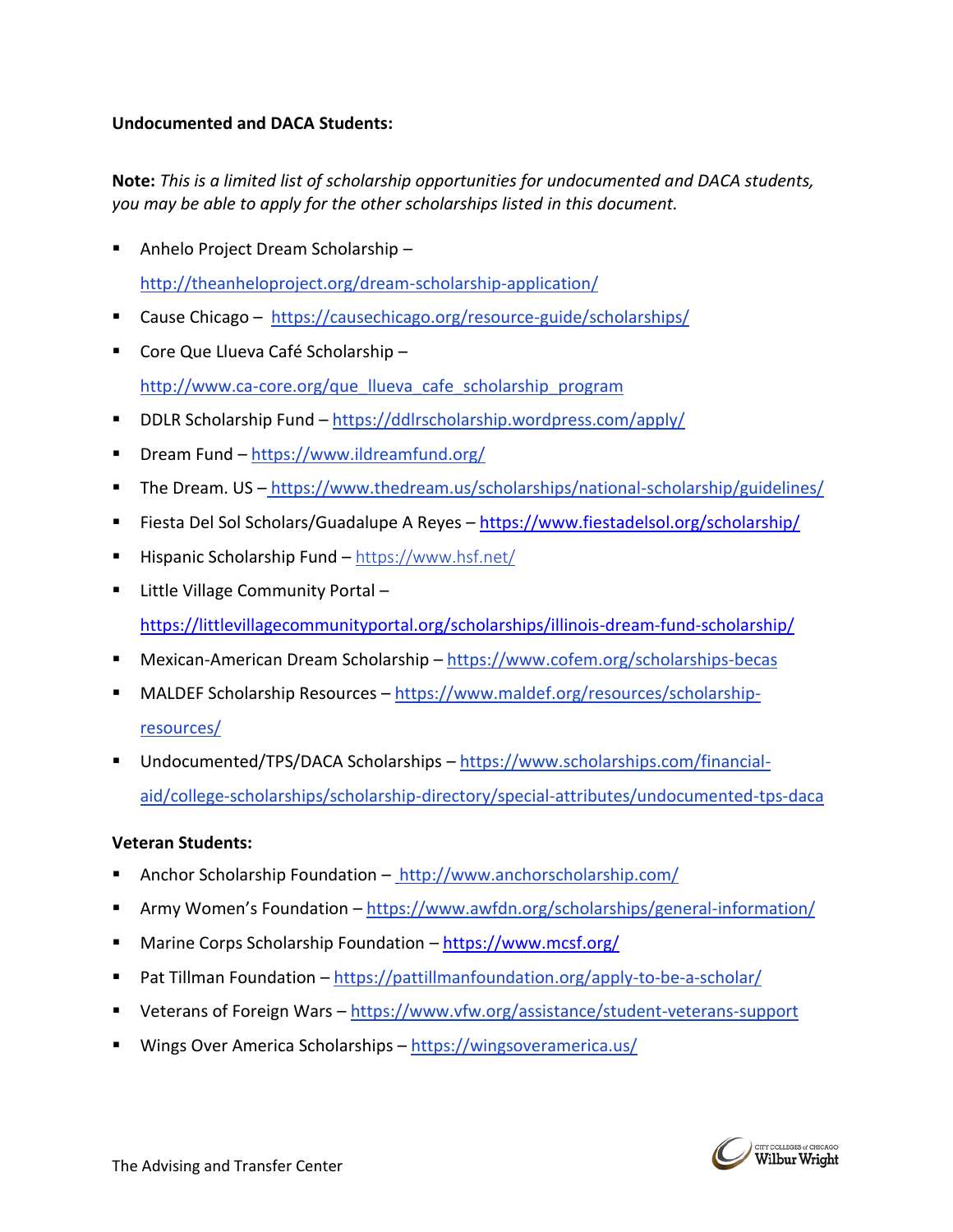# Internships

- HACU-Hispanic Association of Colleges and Universities -[Hispanic Association of Colleges and Universities -](https://www.hacu.net/hacu/HNIP.asp) HACU National Internship Program
- **E** Tyson Foods- [Tyson Foods Summer Community Internship Program](https://illinoiscampuscompact.org/tyson/)  Illinois Campus Compact
- USDA [USAJOBS -](https://www.usajobs.gov/Search/Results/?d=AG&wt=15328&hp=student&p=1) Search [Search: Internships]
- **E** White House Internship Program [Get Involved | The White House](https://www.whitehouse.gov/get-involved/)

# Apprenticeships

City Colleges website for various apprenticeship opportunities<https://apprenticeship.ccc.edu/studentgateway-2/#opportunities>

# Other Opportunities

# The NASA Community College Aerospace Scholars (NCAS) Program:

For students interested in pursuing a career in STEM, the NASA Community College Aerospace Scholars (NCAS) program is available exclusively to community college students. Students get a closer look at NASA's unique missions, diverse workforce, and world-class facilities and learn how to develop their talents, interests, and passion to become future STEM professionals. [NASA Community College Aerospace Scholars |](https://nasaostem.okstate.edu/ncas/legacy/index.html)  [Oklahoma State University \(okstate.edu\).](https://nasaostem.okstate.edu/ncas/legacy/index.html)

# The Chicago CHEC Fellows Program:

For undergraduate and postbaccalaureate students at Northeastern Illinois University, University of Illinois at Chicago, Northwestern University, the City Colleges of Chicago, and [other Community/ Junior Colleges](https://chicagochec.org/opportunities/education-training-programs/research-fellows/communityjunior-colleges-in-the-chicago-metropolitan-area/) in the Chicago metropolitan area who are planning to apply to graduate or medical school. This program is focused on the development of academic, technical, and professional skills in preparation for careers in social, behavioral, and biomedical research and in healthcare. ChicagoCHEC Fellows will spend the summer in seminars and research rotations learning from leading researchers. Following the summer intensive program, ChicagoCHEC Fellows will have the option to be matched with a research mentor and research project (depending on mentor and project availability) during the academic year, https://chicagochec.org/fellows/.

# The Pattis Family Foundation Summer Leadership Program:

Women Employed's Summer Leadership Program, generously sponsored by The Pattis Family Foundation, provides a unique opportunity for professional skill building and practical experience by exposing a team of interns to leadership training, front-line